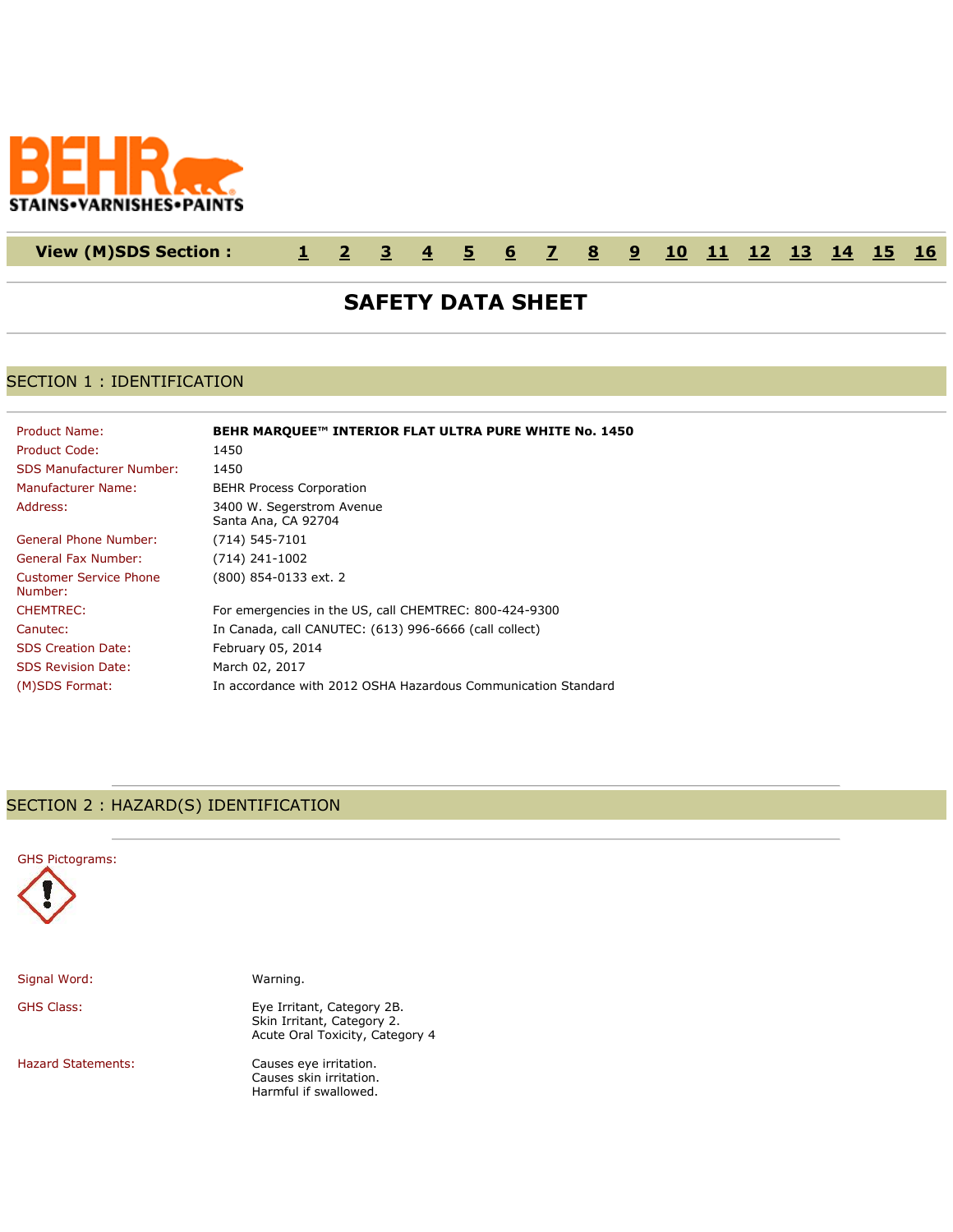| <b>Precautionary Statements:</b> | Wear protective clothing, gloves, eye, and face protection.<br>Do not eat, drink or smoke when using this product.<br>Take off contaminated clothing and wash it before reuse.<br>Wash hands thoroughly after handling.<br>Collect spillage and avoid release to the environment.<br>Dispose of unused contents, container, and other contaminated wastes in accordance with local, state, federal, and<br>provincial regulations.<br>If in eyes: Rinse cautiously with water for several minutes and remove contacts if present and easy to do.<br>Continue rinsing and get medical attention if eye irritation persists.<br>If on skin: Wash with plenty of soap and water.<br>If swallowed: Rinse mouth and get medical attention if you feel unwell. |
|----------------------------------|----------------------------------------------------------------------------------------------------------------------------------------------------------------------------------------------------------------------------------------------------------------------------------------------------------------------------------------------------------------------------------------------------------------------------------------------------------------------------------------------------------------------------------------------------------------------------------------------------------------------------------------------------------------------------------------------------------------------------------------------------------|
|----------------------------------|----------------------------------------------------------------------------------------------------------------------------------------------------------------------------------------------------------------------------------------------------------------------------------------------------------------------------------------------------------------------------------------------------------------------------------------------------------------------------------------------------------------------------------------------------------------------------------------------------------------------------------------------------------------------------------------------------------------------------------------------------------|

| <b>Emergency Overview:</b>                 | Irritant.                                                                 |
|--------------------------------------------|---------------------------------------------------------------------------|
| Route of Exposure:                         | Eyes. Skin. Inhalation. Ingestion.                                        |
| Potential Health Effects:                  |                                                                           |
| Eye:                                       | Causes eye irritation.                                                    |
| Skin:                                      | Causes skin irritation.                                                   |
| Inhalation:                                | Prolonged or excessive inhalation may cause respiratory tract irritation. |
| Ingestion:                                 | May be harmful if swallowed. May cause vomiting.                          |
| <b>Chronic Health Effects:</b>             | Prolonged or repeated contact may cause skin irritation.                  |
| Signs/Symptoms:                            | Overexposure may cause headaches and dizziness.                           |
| Target Organs:                             | Eyes. Skin. Respiratory system. Digestive system.                         |
| Aggravation of Pre-Existing<br>Conditions: | None generally recognized.                                                |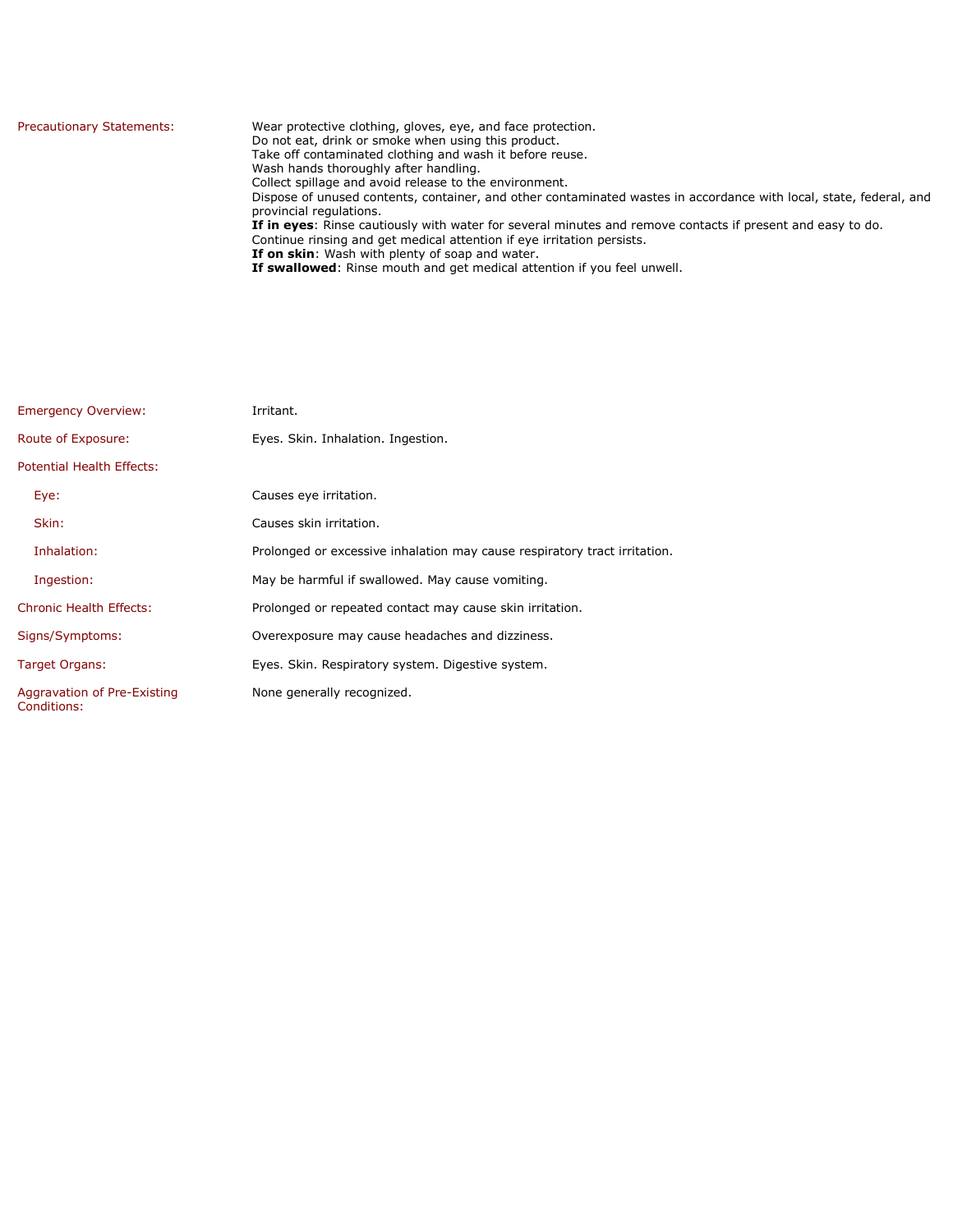## SECTION 3 : COMPOSITION/INFORMATION ON INGREDIENTS

| <b>Chemical Name</b>                    | CAS#           | <b>Ingredient Percent</b> | EC Num. |
|-----------------------------------------|----------------|---------------------------|---------|
|                                         |                |                           |         |
| Titanium dioxide                        | 13463-67-7     | $20 - 30$ by weight       |         |
| Anhydrous aluminum silicate             | 66402-68-4     | $5 - 10$ by weight        |         |
| Nepheline Syenite                       | 37244-96-5     | $1 - 5$ by weight         |         |
| Silica, crystalline - cristobalite      | 14464-46-1     | $1 - 5$ by weight         |         |
| Silica, amorphous, precipitated and gel | 112926-00-8    | $1 - 5$ by weight         |         |
| Ethylene glycol                         | $107 - 21 - 1$ | $1 - 5$ by weight         |         |
| Aluminum hydroxide                      | 21645-51-2     | $1 - 5$ by weight         |         |
| Flux Calcined Diatomaceous Earth (DE)   | 68855-54-9     | $1 - 5$ by weight         |         |

Note: The remaining components of this product are non-hazardous or are in a small enough quantity as to not meet regulatory thresholds for disclosure.

### SECTION 4 : FIRST AID MEASURES

| Eye Contact:         | Immediately flush eyes with plenty of water for at least 15 to 20 minutes. Ensure adequate flushing of the eyes by<br>separating the eyelids with fingers. Remove contacts if present and easy to do. Continue rinsing. Get medical<br>attention, if irritation or symptoms of overexposure persists. |
|----------------------|-------------------------------------------------------------------------------------------------------------------------------------------------------------------------------------------------------------------------------------------------------------------------------------------------------|
| <b>Skin Contact:</b> | Immediately wash skin with soap and plenty of water.<br>Get medical attention if irritation develops or persists.                                                                                                                                                                                     |
| Inhalation:          | If inhaled, remove to fresh air. If not breathing, give artificial respiration or give oxygen by trained personnel. Seek<br>immediate medical attention.                                                                                                                                              |
| Ingestion:           | If swallowed, do NOT induce vomiting. Call a physician or poison control center immediately. Never give anything<br>by mouth to an unconscious person.                                                                                                                                                |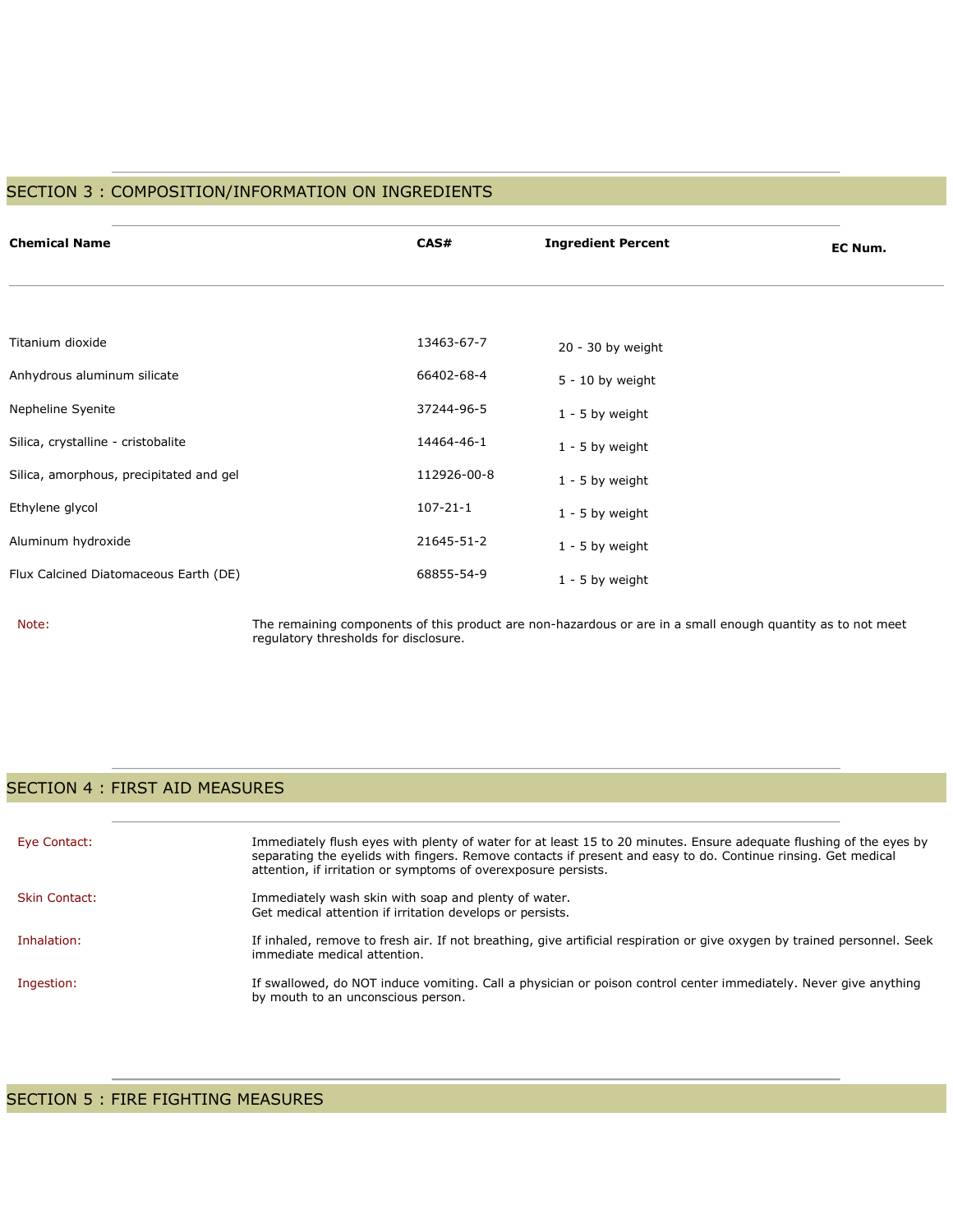| Flash Point:                     | None.                                                                                                                            |
|----------------------------------|----------------------------------------------------------------------------------------------------------------------------------|
| Lower Flammable/Explosive Limit: | Not applicable.                                                                                                                  |
| Upper Flammable/Explosive Limit: | Not applicable.                                                                                                                  |
| <b>Extinguishing Media:</b>      | Use alcohol resistant foam, carbon dioxide, dry chemical, or water fog or spray when fighting fires involving this<br>material.  |
| <b>Protective Equipment:</b>     | As in any fire, wear Self-Contained Breathing Apparatus (SCBA), MSHA/NIOSH (approved or equivalent) and full<br>protective gear. |
| <b>NFPA Ratings:</b>             |                                                                                                                                  |
| NFPA Health:                     |                                                                                                                                  |
| NFPA Flammability:               |                                                                                                                                  |
| <b>NFPA Reactivity:</b>          | 0                                                                                                                                |

# SECTION 6 : ACCIDENTAL RELEASE MEASURES

| <b>Personal Precautions:</b>      | Evacuate area and keep unnecessary and unprotected personnel from entering the spill area. Use proper personal<br>protective equipment as listed in Section 8.                                                                               |
|-----------------------------------|----------------------------------------------------------------------------------------------------------------------------------------------------------------------------------------------------------------------------------------------|
| <b>Environmental Precautions:</b> | Avoid runoff into storm sewers, ditches, and waterways.                                                                                                                                                                                      |
| Methods for containment:          | Contain spills with an inert absorbent material such as soil or sand. Prevent from spreading by covering, diking or<br>other means. Provide ventilation.                                                                                     |
| Methods for cleanup:              | Clean up spills immediately observing precautions in the protective equipment section. Place into a suitable<br>container for disposal. Provide ventilation. After removal, flush spill area with soap and water to remove trace<br>residue. |

## SECTION 7 : HANDLING and STORAGE

| Handling:          | Use with adequate ventilation. Avoid breathing vapor and contact with eyes, skin and clothing.                                                                              |
|--------------------|-----------------------------------------------------------------------------------------------------------------------------------------------------------------------------|
| Storage:           | Store in a cool, dry, well ventilated area away from sources of heat, combustible materials, and incompatible<br>substances. Keep container tightly closed when not in use. |
| Hygiene Practices: | Wash thoroughly after handling. Avoid contact with eyes and skin. Avoid inhaling vapor or mist.                                                                             |

# SECTION 8: EXPOSURE CONTROLS, PERSONAL PROTECTION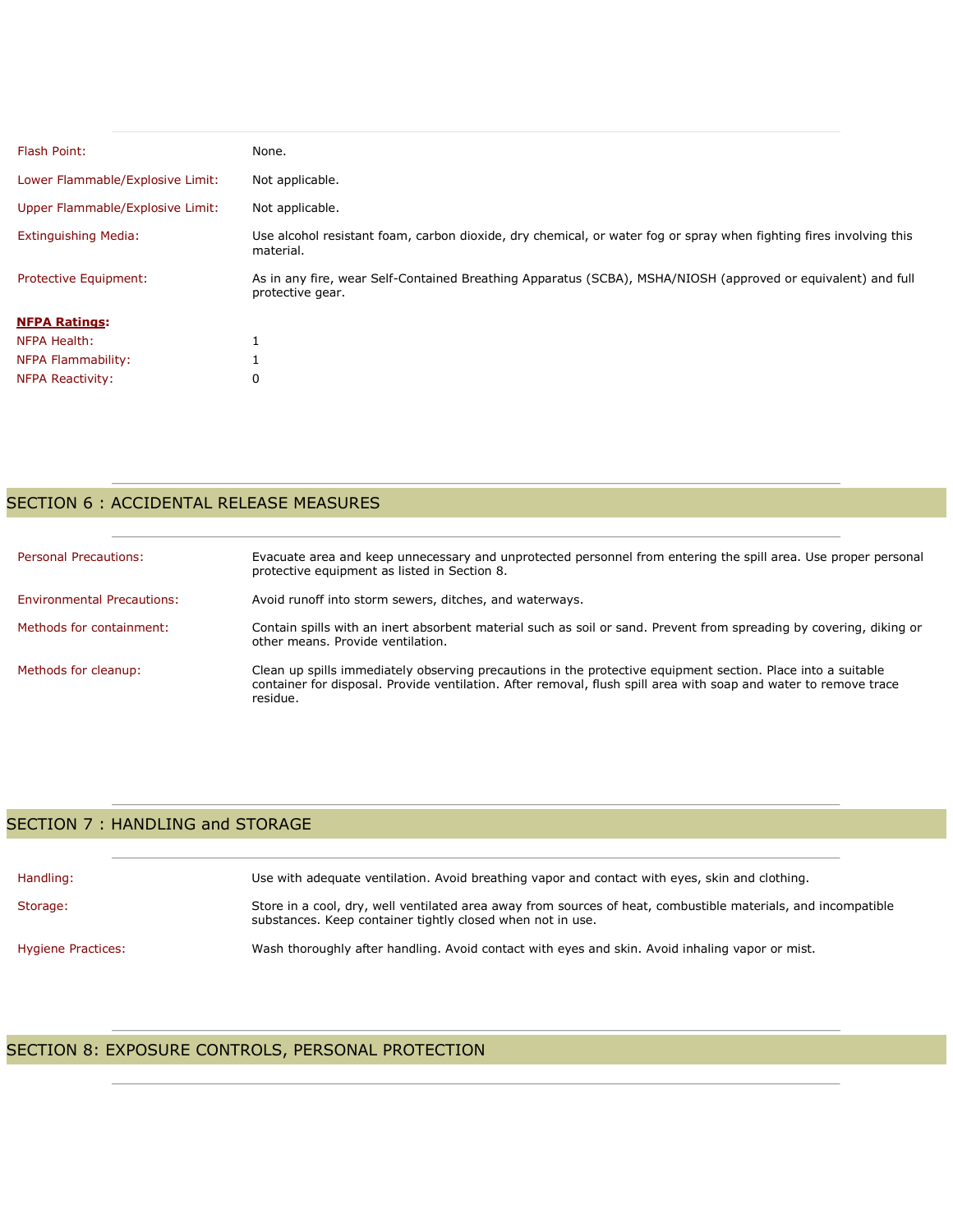| <b>Engineering Controls:</b>        | Use appropriate engineering control such as process enclosures, local exhaust ventilation, or other engineering<br>controls to control airborne levels below recommended exposure limits. Good general ventilation should be<br>sufficient to control airborne levels. Where such systems are not effective wear suitable personal protective<br>equipment, which performs satisfactorily and meets OSHA or other recognized standards. Consult with local<br>procedures for selection, training, inspection and maintenance of the personal protective equipment. |
|-------------------------------------|--------------------------------------------------------------------------------------------------------------------------------------------------------------------------------------------------------------------------------------------------------------------------------------------------------------------------------------------------------------------------------------------------------------------------------------------------------------------------------------------------------------------------------------------------------------------|
| Eye/Face Protection:                | Wear appropriate protective glasses or splash goggles as described by 29 CFR 1910.133, OSHA eye and face<br>protection regulation, or the European standard EN 166.                                                                                                                                                                                                                                                                                                                                                                                                |
| <b>Skin Protection Description:</b> | Chemical-resistant gloves and chemical goggles, face-shield and synthetic apron or coveralls should be used to<br>prevent contact with eyes, skin or clothing.                                                                                                                                                                                                                                                                                                                                                                                                     |
| <b>Respiratory Protection:</b>      | A NIOSH approved air-purifying respirator with an organic vapor cartridge or canister may be permissible under<br>certain circumstances where airborne concentrations are expected to exceed exposure limits. Protection provided<br>by air purifying respirators is limited. Use a positive pressure air supplied respirator if there is any potential for an<br>uncontrolled release, exposure levels are not known, or any other circumstances where air purifying respirators<br>may not provide adequate protection.                                          |
| Other Protective:                   | Facilities storing or utilizing this material should be equipped with an eyewash facility and a safety shower.                                                                                                                                                                                                                                                                                                                                                                                                                                                     |
| <b>PPE Pictograms:</b>              |                                                                                                                                                                                                                                                                                                                                                                                                                                                                                                                                                                    |

#### EXPOSURE GUIDELINES

ਕ

**Titanium dioxide :** Guideline ACGIH: TLV-TWA: 10 mg/m3 **Silica, amorphous, precipitated and gel :** Guideline OSHA: PEL-TWA: 20 mppcf **Ethylene glycol :** Guideline ACGIH: TLV-STEL: C 100 mg/m3 (H)

#### SECTION 9 : PHYSICAL and CHEMICAL PROPERTIES

| Physical State:          | Liquid.         |
|--------------------------|-----------------|
| Color:                   | White           |
| Odor:                    | Slight.         |
| Odor Threshold:          | Not applicable. |
| <b>Boiling Point:</b>    | >99°F (>37°C)   |
| <b>Melting Point:</b>    | Not applicable. |
| Density:                 | 11.54           |
| Solubility:              | Not applicable. |
| Vapor Density:           | Not applicable. |
| Vapor Pressure:          | Not applicable. |
| <b>Evaporation Rate:</b> | Not applicable. |
| pH:                      | $7 - 10$        |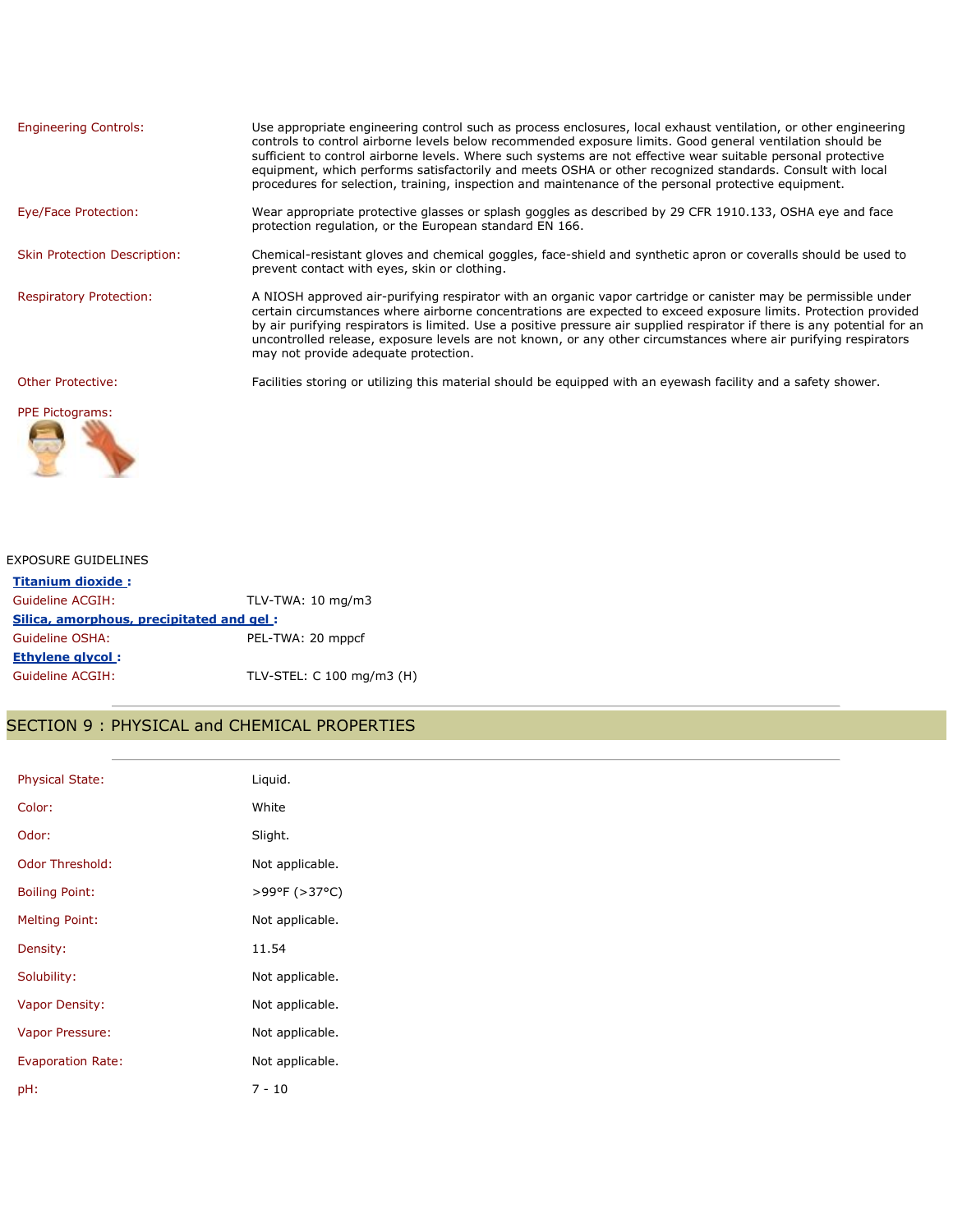| Viscosity:                             | 50-140                                                                         |
|----------------------------------------|--------------------------------------------------------------------------------|
| Coefficient of Water/Oil Distribution: | Not applicable.                                                                |
| Flammability:                          | Not applicable.                                                                |
| Flash Point:                           | None.                                                                          |
| <b>VOC Content:</b>                    | Material VOC: 22 gm/L(Includes Water)<br>Coating VOC.: 45 gm/L(Excludes Water) |

# SECTION 10 : STABILITY and REACTIVITY

| <b>Chemical Stability:</b> | Stable under normal temperatures and pressures.                                     |
|----------------------------|-------------------------------------------------------------------------------------|
| Hazardous Polymerization:  | Not reported.                                                                       |
| Conditions to Avoid:       | Heat, flames, incompatible materials, and freezing or temperatures below 32 deg. F. |
| Incompatible Materials:    | Oxidizing agents. Strong acids and alkalis.                                         |

# SECTION 11 : TOXICOLOGICAL INFORMATION

#### **Water :**

| Ingestion:                           | Oral - Rat LD50 - Lethal dose, 50 percent kill: >90 mL/kg [Details of toxic effects not reported other than lethal<br>dose value] (RTECS)                                                                         |
|--------------------------------------|-------------------------------------------------------------------------------------------------------------------------------------------------------------------------------------------------------------------|
| <b>Titanium dioxide:</b>             |                                                                                                                                                                                                                   |
| <b>Chronic Effects:</b>              | Causes damage to organs through prolonged or repeated exposure to particulates or powder.<br>Normal application procedures for this product pose no hazard as to the release of respirable titanium dioxide dust. |
| Carcinogenicity:                     | IARC: Group 2B: Possibly carcinogenic to humans. Based on Inhalation studies in rats exposed to fine or ultrafine<br>particles (dust) of titanium dioxide.                                                        |
| Silica, crystalline - cristobalite : |                                                                                                                                                                                                                   |
| <b>Chronic Effects:</b>              | Normal application procedures for this product pose no hazard as to the release of crystalline silica dust, but<br>grinding or sanding dried films of this product may yield some respirable crystalline silica.  |
| Carcinogenicity:                     | IARC: Group 1: Carcinogenic to humans. NTP: Reasonably anticipated to be a human carcinogen.                                                                                                                      |
| <b>Ethylene glycol:</b>              |                                                                                                                                                                                                                   |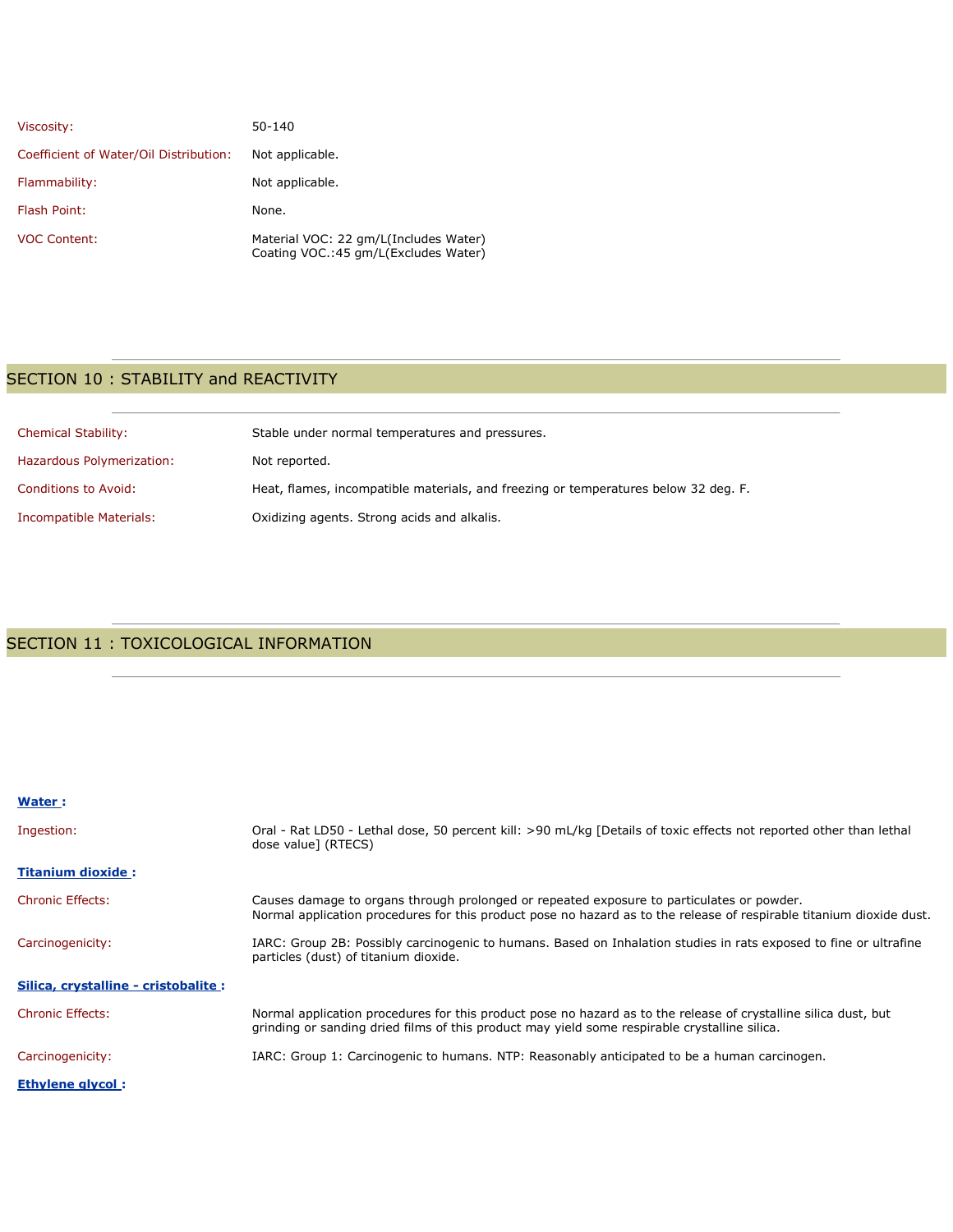| Eye:       | Administration into the eye - Rat Standard Draize test: 0.012 %/3D [Not reported.]<br>Administration into the eye - Rabbit Standard Draize test: 500 mg/24H [Mild]<br>Administration into the eye - Rabbit Standard Draize test: 100 mg/1H [Mild]<br>Administration into the eye - Rabbit Standard Draize test: 0.012 ppm/3D [Not reported.]<br>Administration into the eye - Rabbit Standard Draize test: 1440 mg/6H [Moderate] (RTECS) |
|------------|------------------------------------------------------------------------------------------------------------------------------------------------------------------------------------------------------------------------------------------------------------------------------------------------------------------------------------------------------------------------------------------------------------------------------------------|
| Skin:      | Administration onto the skin - Rabbit LD50 - Lethal dose, 50 percent kill: 9530 uL/kg [Details of toxic effects not<br>reported other than lethal dose value] (RTECS)                                                                                                                                                                                                                                                                    |
| Ingestion: | Oral - Rat LD50 - Lethal dose, 50 percent kill: 4700 mg/kg [Details of toxic effects not reported other than lethal<br>dose value] (RTECS)                                                                                                                                                                                                                                                                                               |

#### SECTION 12 : ECOLOGICAL INFORMATION

Ecotoxicity: No ecotoxicity data was found for the product.

Environmental Fate: No environmental information found for this product.

#### SECTION 13 : DISPOSAL CONSIDERATIONS

Waste Disposal: Consult with the US EPA Guidelines listed in 40 CFR Part 261.3 for the classifications of hazardous waste prior to disposal. Furthermore, consult with your state and local waste requirements or guidelines, if applicable, to ensure compliance. Arrange disposal in accordance to the EPA and/or state and local guidelines.

#### SECTION 14 : TRANSPORT INFORMATION

| DOT Shipping Name: | Not restricted as a dangerous good. |
|--------------------|-------------------------------------|
| DOT UN Number:     | Not restricted as a dangerous good. |

| <b>IATA Shipping Name:</b> | Not restricted as a dangerous good. |
|----------------------------|-------------------------------------|
| IATA UN Number:            | Not restricted as a dangerous good. |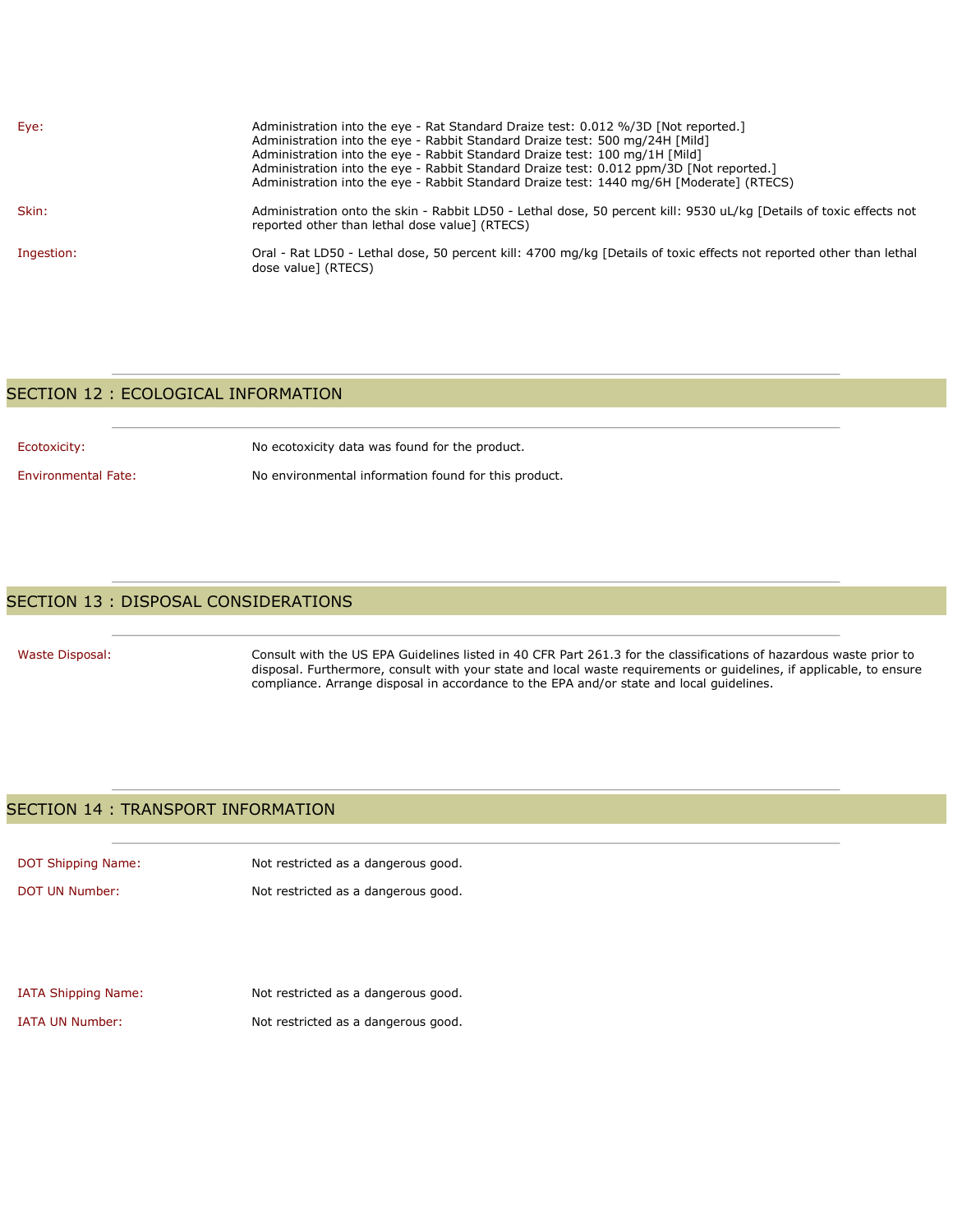| Canadian Shipping Name:    | Not restricted as a dangerous good. |
|----------------------------|-------------------------------------|
| Canadian UN Number:        | Not restricted as a dangerous good. |
| <b>IMDG UN Number:</b>     | Not restricted as a dangerous good. |
| <b>IMDG Shipping Name:</b> | Not restricted as a dangerous good. |
| <b>ADR UN Number:</b>      | Not restricted as a dangerous good. |
| ADR Shipping Name:         | Not restricted as a dangerous good. |

# SECTION 15 : REGULATORY INFORMATION

| Water:                                   |                                                                         |
|------------------------------------------|-------------------------------------------------------------------------|
| <b>TSCA Inventory Status:</b>            | Listed                                                                  |
| Canada DSL:                              | Listed                                                                  |
| Titanium dioxide:                        |                                                                         |
| <b>TSCA Inventory Status:</b>            | Listed                                                                  |
| Canada DSL:                              | Listed                                                                  |
| <b>Anhydrous aluminum silicate:</b>      |                                                                         |
| <b>TSCA Inventory Status:</b>            | Listed                                                                  |
| Canada DSL:                              | Listed                                                                  |
| <b>Nepheline Syenite:</b>                |                                                                         |
| Canada DSL:                              | Listed                                                                  |
| Silica, crystalline - cristobalite :     |                                                                         |
| <b>TSCA Inventory Status:</b>            | Listed                                                                  |
| Canada DSL:                              | Listed                                                                  |
| Silica, amorphous, precipitated and gel: |                                                                         |
| Canada DSL:                              | Listed                                                                  |
| <b>Ethylene glycol:</b>                  |                                                                         |
| <b>TSCA Inventory Status:</b>            | Listed                                                                  |
| Section 313:                             | EPCRA - 40 CFR Part 372 - (SARA Title III) Section 313 Listed Chemical. |
| Canada DSL:                              | Listed                                                                  |
| <b>Aluminum hydroxide:</b>               |                                                                         |
| <b>TSCA Inventory Status:</b>            | Listed                                                                  |